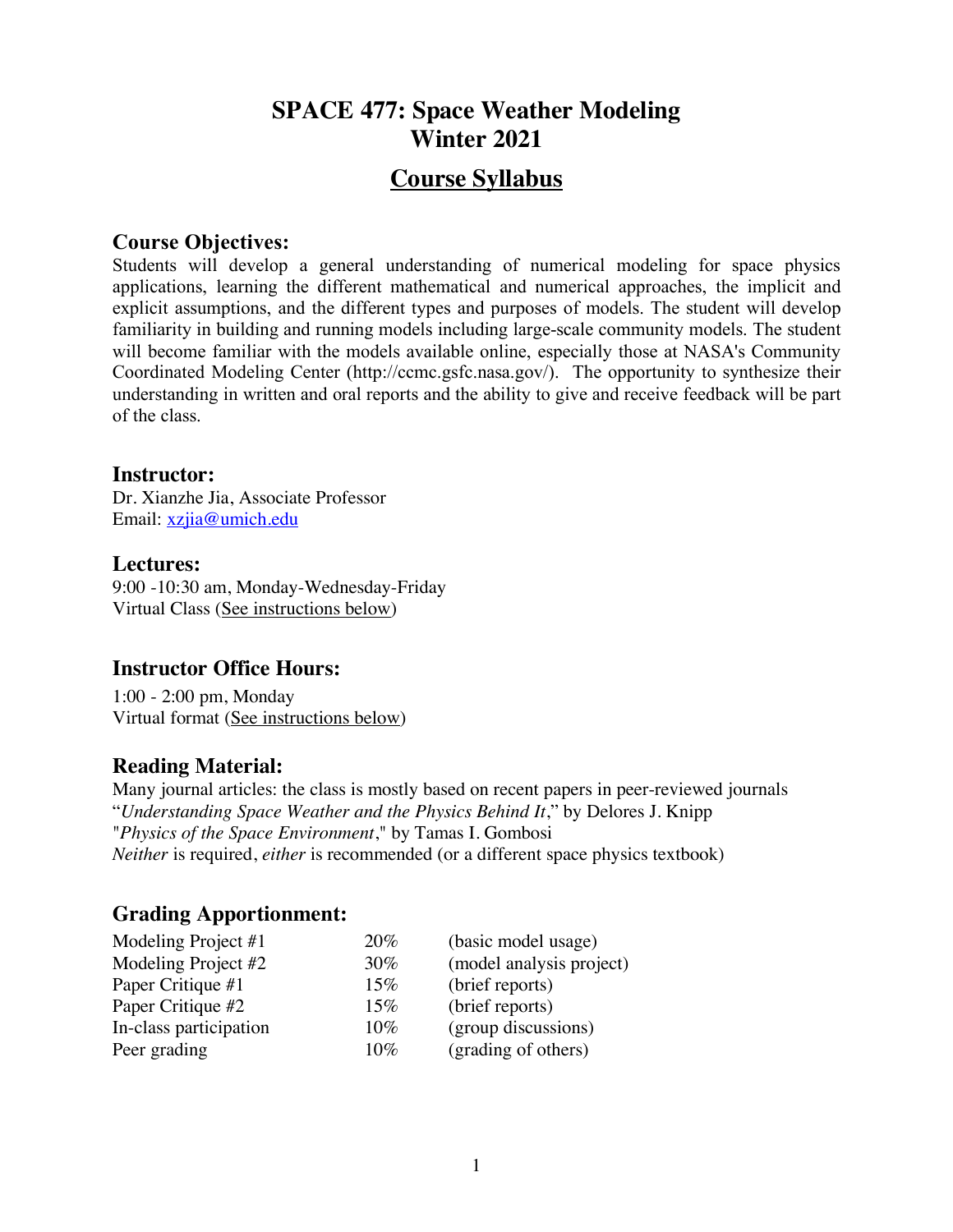## **Reports: Written and Oral**

There will be 4 projects for this class. All will consist of an oral presentation (to the class) and a written report. All will be done individually, of varying length and content requirements and proportions toward your final grade.

- **Two of them will be paper critiques**, where I will assign each student a journal article to read and assess. The first critique will be rather short and the second one will be longer.
- **The remaining two projects are for your numerical modeling investigations**. We will use the Community Coordinated Modeling Center, CCMC, located at NASA Goddard Space Flight Center. The first of these will involve conducting a simple parameter study with an "Instant Run" code on CCMC. The second will be using existing runs and output from a "run-on-request" code to conduct a numerical experiment and address a physics question. At any time in this class, you are free to use a different code of your own choosing. This is especially encouraged for those students engaged in numerical-oriented research projects.

## **In-Class Participation: Discussions and Peer-grading**

There are two ways that your in-class participation will be included in your final course grade. The first is to take part in the journal article critiques that we will conduct during class time. The second is to grade your peers on their oral reports, with points awarded for good explanations of the presenter's strengths and offering constructive suggestions for improvement.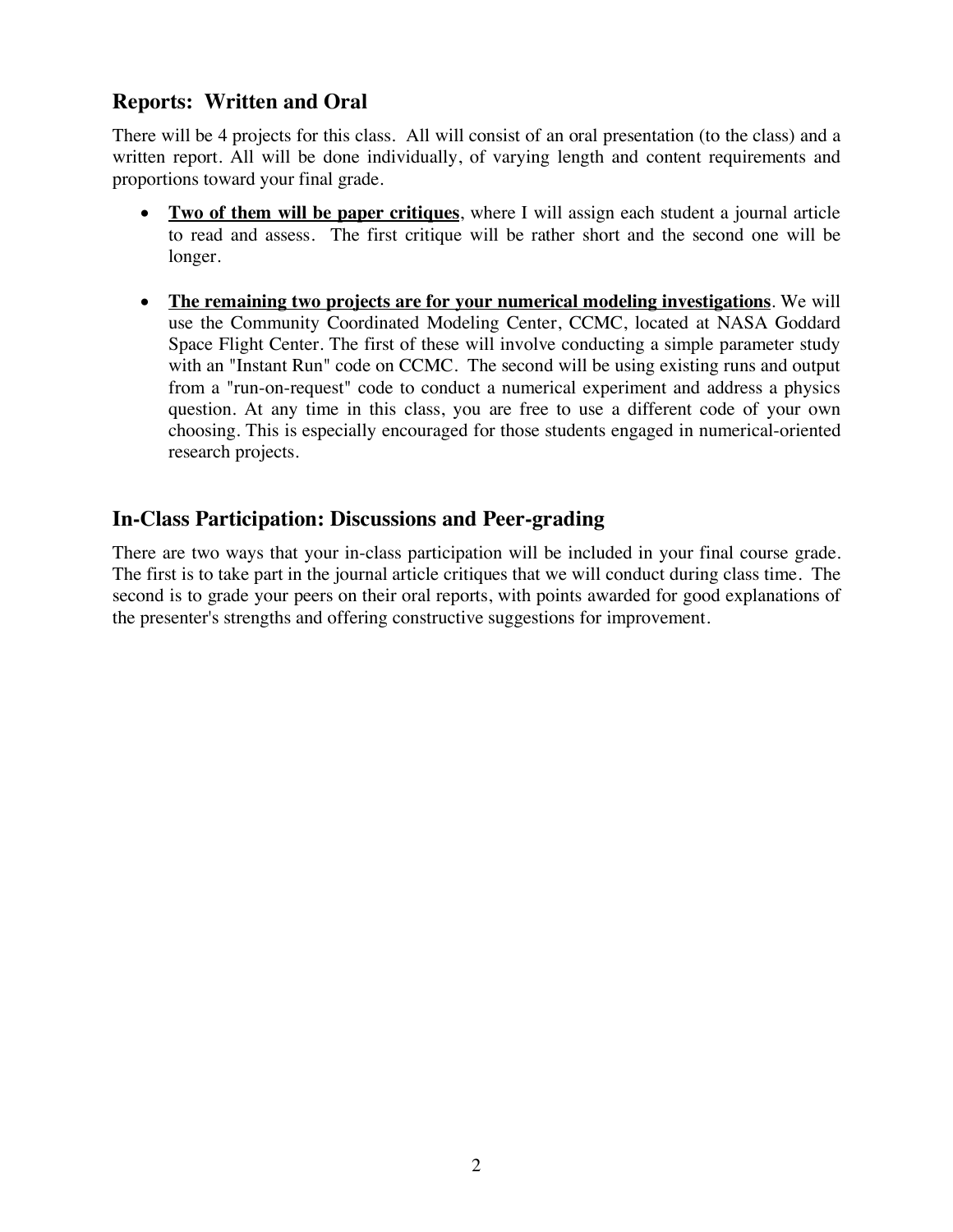# **Information and policy regarding virtual classroom**

- All lectures will be given on-line through a virtual meeting platform at the nominal times scheduled by the University, i.e., 9:00-10:30 am on Monday, Wednesday and Friday.
- Below is the information for the Zoom meeting set up for the regular class lectures. Please make sure that you have access to Zoom on your computer. In the case when Zoom is experiencing technical problems, we will switch to Google Meet or another virtual platform if necessary.

**Topic: SPACE 477 Class (Space Weather Modeling) Time: Jan 20, 2021 09:00 AM Eastern Time (US and Canada)** Every week on Mon, Wed, Fri, until Apr 21, 2021, 40 occurrence(s)

Join Zoom Meeting **https://umich.zoom.us/j/99093848876** 

**Meeting ID: 990 9384 8876 Passcode: 367775**

*You can download and import the following iCalendar (.ics) files to your calendar system. Weekly: https://umich.zoom.us/meeting/tJ0tfuqgqjMiHdIsAcWMd54B2Ecimdfot36/ics?icsToken=98tyKuChrjIpEtCduB6BRox5Aor4b\_zwiFxHgqd0jz7mNA1XN1fUZMdBO797Fted* 

• Office hours will be held virtually via Zoom on **Mondays 1-2pm**, and the meeting link is given below.

**Topic: SPACE 477 Office Hours Time: Jan 25, 2021 01:00 PM Eastern Time (US and Canada)** Every week on Mon, until Apr 19, 2021, 13 occurrence(s)

Join Zoom Meeting **https://umich.zoom.us/j/96406647862** 

**Meeting ID: 964 0664 7862 Passcode: 395105**

To accommodate the needs from students who will not be able to attend the virtual class synchronously, all the lecture slides will be uploaded to Canvas, and the online lectures will be recorded via Zoom and be shared with the whole class through Canvas after each lecture.